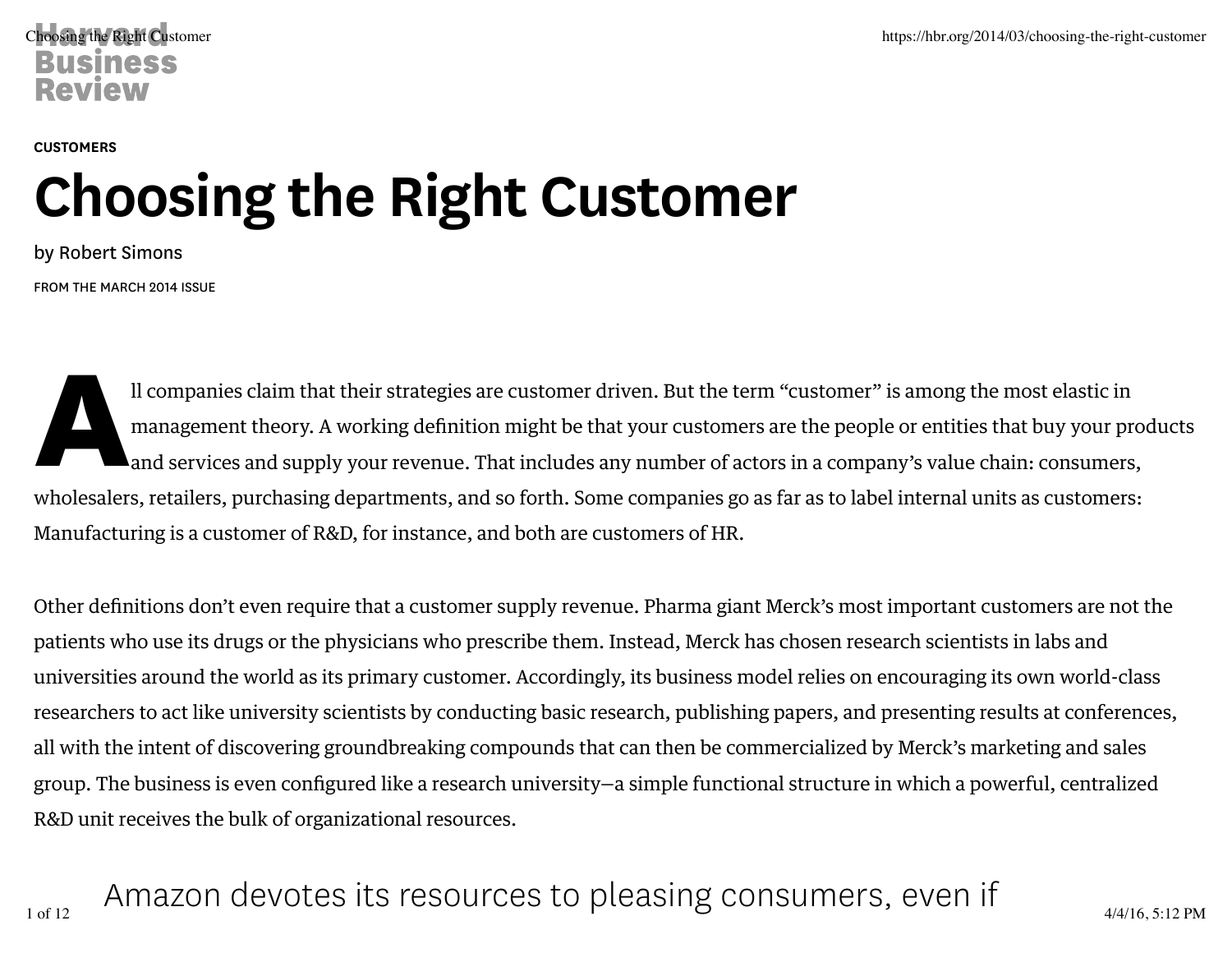## Choosing the Hight Euster read Content providers sometimes fetet<sup>//hbr.org/2014/03/choosing-the-right-customer</sup> shortchanged.

Unsurprisingly, perhaps, many executives are reluctant to define their customers as narrowly as Merck has. By not singling out any group as the primary customer, executives can sidestep difficult choices that might turn out badly—a temptation that's particularly strong in new, rapidly evolving markets. What's more, many business leaders believe that treating all value chain partners as customers improves internal coordination and responsiveness.

But by not identifying one primary customer, companies that consider themselves "customer focused" soon become anything but. Consider the contrasting fortunes of Yahoo and Google. Yahoo began as a broad-based internet portal supported by proprietary editorial content. To attract users, it hired journalists to write entertainment stories and created utilities such as Yahoo finance, Yahoo movies, and Yahoo sports. Over time, Yahoo executives began to spread resources among many additional initiatives, including social networks, products, media, and advertising. As a result, they underinvested in search, and the website became messy and confusing.

Then Google entered the field. From the outset, Google focused on users who appreciated technology and its ability to unlock new opportunities and applications. Like Merck, Google allocated the lion's share of its resources (and prestige) to its technologists and engineers, who were given freedom to innovate. The aim throughout the business was to build the best technology in the world whether in search, Android, or maps. With that sharply focused value proposition and business model, Google quickly leapfrogged Yahoo in the competitive marketplace.

The bottom line is this: The strategic choice of primary customer—with special emphasis on "primary"—defines the business. This is certainly true at Amazon, which serves four very different types of customer: consumers, sellers, enterprises, and content providers. You might think that it considers all four customer groups to be equally important. But the company's choice of primary  $_2$ cµstomer is reflected clearly in its well-known mission "to be the world's most consumer-centric company." Amazon devote ${\tt s}_1$ 6, 5:12 PM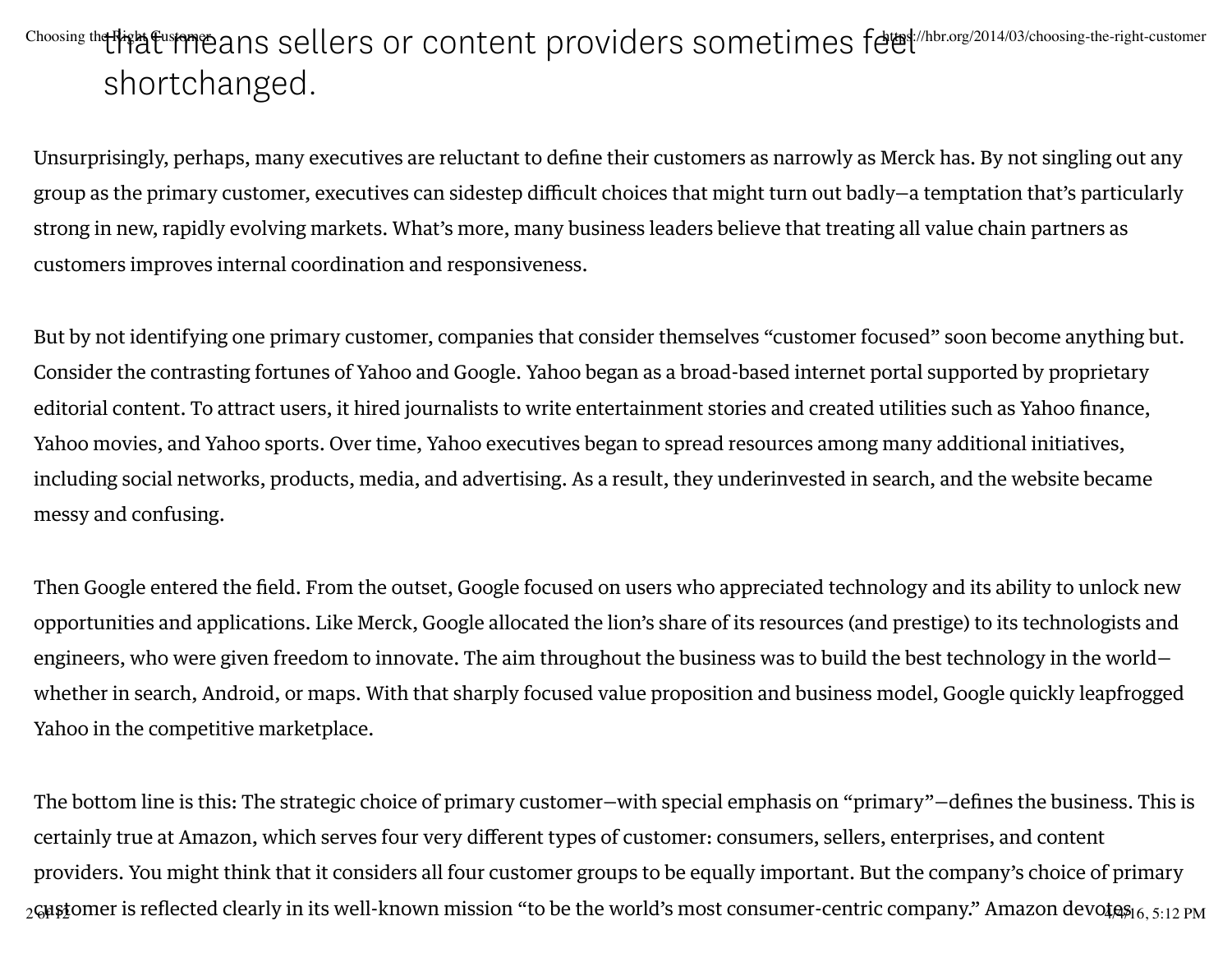Choaximum resources to pleasing consumers, even if that means sellers or content providers somettimes feel/3h0ftchanged (sellers some whose storefronts are hosted on the Amazon platform have been known to sue Amazon for more resources). This unwavering focus on consumers has created innovations such as prime free shipping, detailed product reviews (including negative ones), look-insidethis-book, and the listing of lower-priced products from off-site competitors. These practices have often been criticized as inherently unprofitable or injurious to Amazon's other constituents. But the main results of the company's choice are the ones that count most: unparalleled customer loyalty and stratospheric stock valuations.

In the following pages I'll present a truly customer-driven framework that can help executives build winning business models for their companies. The framework lays out four steps: identifying the best primary customer for your business, creating processes to learn what that customer values, allocating resources accordingly, and building an interactive control process to monitor the assumptions that underlie your choice.

## Step 1: Identify Your Primary Customer

As the cases of Merck, Google, and Amazon illustrate, your most important customers are not those that generate the most revenue but those that can unlock the most value in your business. For some businesses, the primary customer will be the end user or consumer of the product or service. For others, an intermediary (such as a reseller or a broker) will be the critical customer to which organizational resources should be devoted.

But how can executives be confident that they're making the right choice? Identifying the best primary customer for your firm involves assessing each group of customers along three dimensions: perspective, capabilities, and profit potential. Let's look briefly at each.

*Perspective* refers to the culture, mission, and folklore of a business, often revealed in stories about important events or people in the company's history. It is the lens through which executives consider opportunities and strategic direction. Steve Jobs's obsession  $_3$ with perfection in product design created a legacy that frames the opportunities Apple managers will (and will not) consid $\mu_{4/16,\,5:12\,\mathrm{PM}}$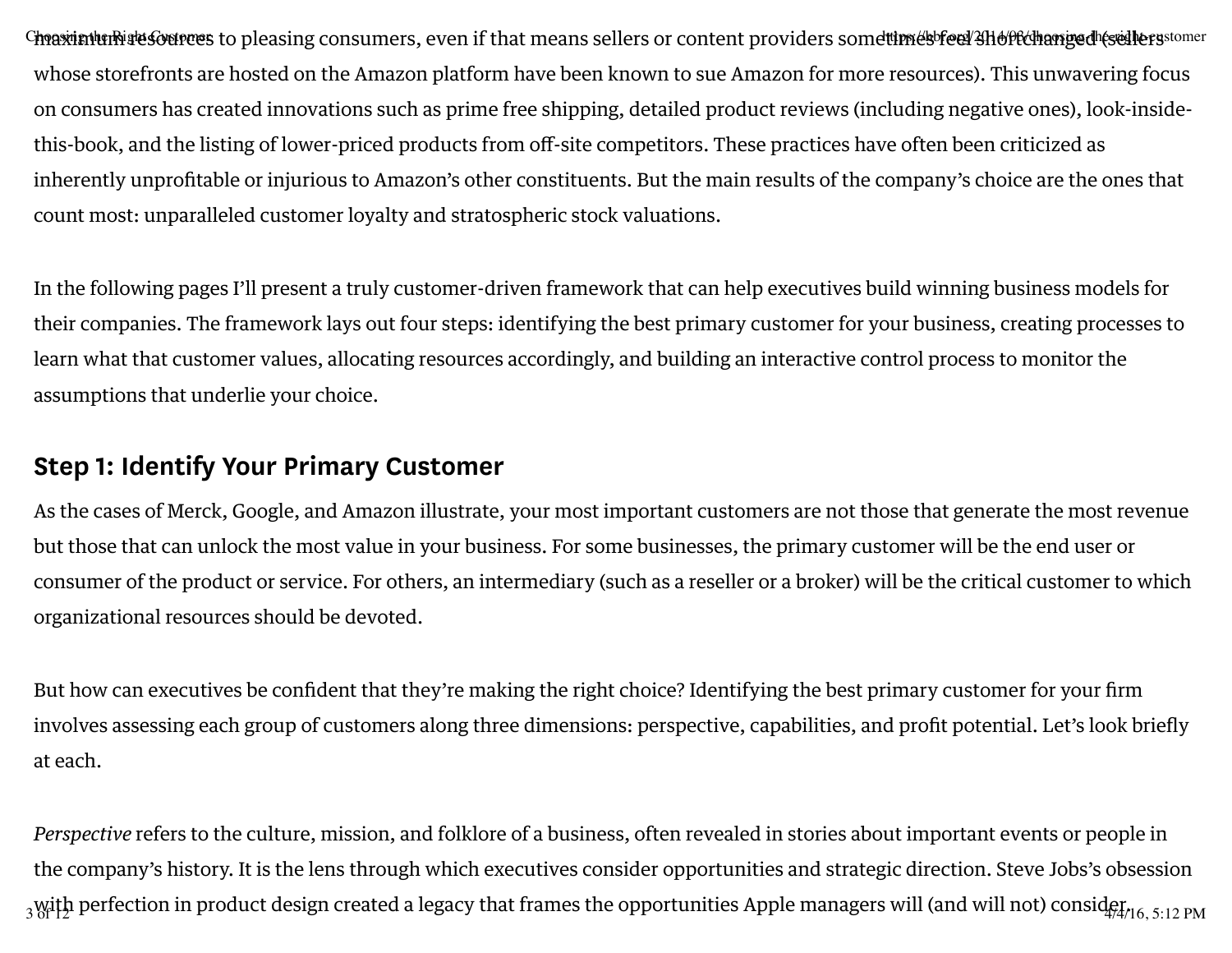CWalmaht%StafilWalton was famously frugal in his own life. And Amazon founder Jeff Bezos is a zealot about delivering a superior <sup>tomer</sup> experience to shoppers. "When [executives of other companies] are in the shower in the morning, they're thinking about how they're going to get ahead of one of their top competitors," he told *Fortune* in 2012. "Here in the shower, we're thinking about how we are going to invent something on behalf of a customer." Clearly, the choice of primary customer must reflect a company's perspective; otherwise the company will be unable to leverage the energy and creativity of its people in service to the customer.

*Capabilities* refers to the embedded resources of the firm. Some firms excel at technology (Apple, Google, Airbus), some at logistics (Walmart, Amazon, Dell). Others provide superior brand marketing (Ralph Lauren, Nestlé, P&G) or have industry-specific capabilities (original content production at HBO and Netflix, mining at BPH Billiton). Such capabilities, which are built up over time and are often difficult to copy, position a business to serve the needs of certain customers better than others. Dell in its early years built a formidable low-cost logistics operation to support its direct-to-consumer sales model. Today, the company is attempting to change its primary customer by refocusing on CIOs of large enterprises. This pivot has proved difficult for Dell because CIOs look for a set of capabilities—integrated hardware, software, and services solutions—very different from what end consumers need.

Customers often don't know exactly what it is they value. Uncovering the full truth about their needs requires systematic research at multiple levels.

*Pro*fi*t potential* refers to a customer's ability to deliver profits. Techniques such as Michael Porter's five forces analysis can provide insight into the relative profitability of various customer types—and help weed out those that would be a poor choice for primary customer. Consider HBO. Cable operators that purchase HBO's content might seem to be the obvious choice. But cable operators have low switching costs—they can easily buy content from a variety of producers. Thus HBO would have little market power and would be unable to extract high margins from cable operators. But by targeting filmmakers as the primary customer and devoting significant resources to their needs, HBO can create the unique products that viewers demand, allowing it to charge premium prices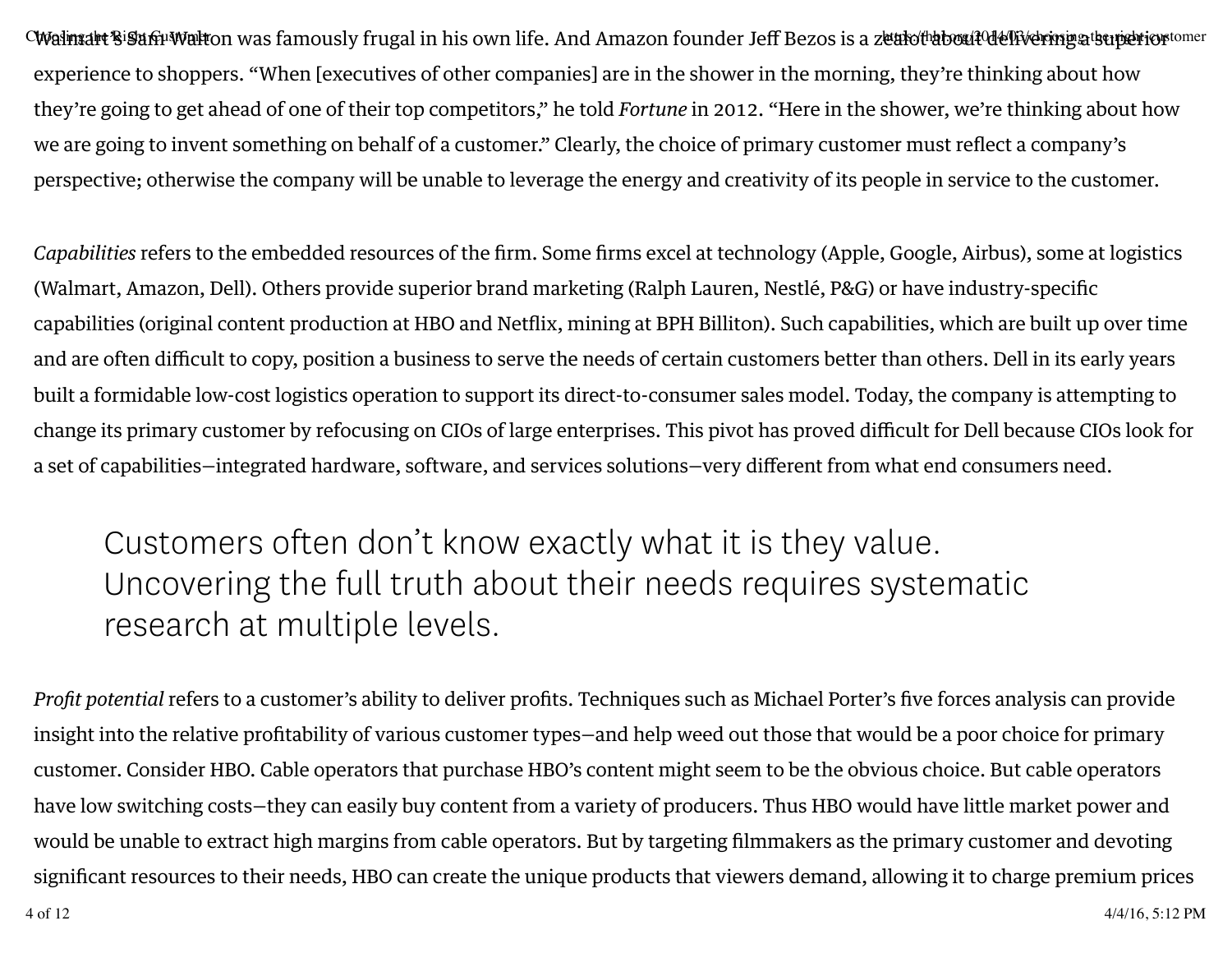Cthat reable operators cannot negotiate. Of course, profit potential isn't always about customers who carb pay premium prices; ght-customer becoming the preferred destination for cost-conscious customers can deliver substantial profits through volume, as Walmart has demonstrated.

LinkedIn is one successful company whose primary customer clearly fits all three dimensions. For more on how it settled on individuals (rather than job recruiters or advertisers), see the exhibit "How LinkedIn Chose Its Primary Customer."

### How LinkedIn Chose Its Primary Customer

Identifying your primary customer involves assessing each group of customers along three dimensions: perspective (your company's culture, mission, and folklore), capabilities (distinctive embedded resources), and profit potential (the customer's ability to deliver profits). The group that best satisfies all three conditions should be the primary customer.

Consider LinkedIn. In deciding where to focus, executives had to choose among three kinds of customers that all had the potential to generate substantial revenue: job recruiters, advertisers, and individual members.

## Step 2: Understand What Your Primary Customer Values

Once you've determined who your primary customer is, the next step is to identify which product and service attributes the customer values. Within the same market and industry, different primary customers may value different things: Some demand the lowest possible price, others want a dedicated service relationship, and still others are looking for the best technology or brand or other specific attribute. To complicate matters, customers often don't know exactly what it is they value. Uncovering the full truth about their needs requires systematic research at multiple levels.

Let's take the easy part first. Assume you have already chosen the best primary customer and have a good working idea of what the customer wants. There's still plenty of room for improvement. You can refine your understanding by leveraging today's easy and cheap access to data on customer buying habits, preferences, and<br> $4/4/16$ , 5:12 PM  $5\frac{1}{2}$  4/4/16, 5:12 PM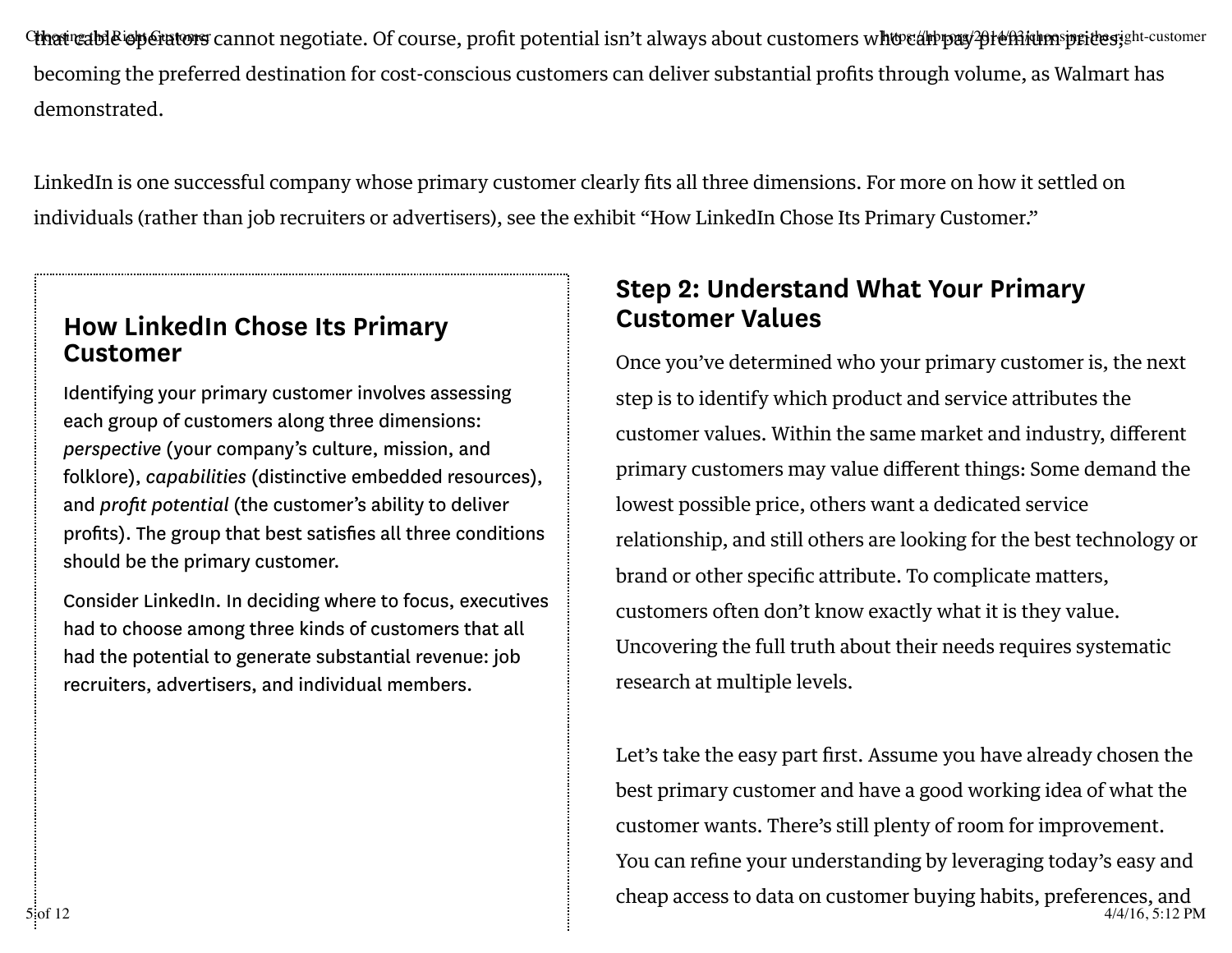

Choosing the Right Customer **Example 2014** Search activities. Data analytics and the right chool in the right-customer https://web.com/2014/2014/2014/2014 and rapidly responding to changing customer needs. At Google, separate analytics teams for display, search, and maps spend untold hours in their labs with customers studying eye movement and other variables to gauge their reactions to subtle product modifications such as changes in color. Nestlé has a war room where analysts monitor social media to track chatter that relates to or affects the acceptance of its products. The analysts use the intelligence to inform product research and marketing decisions and to evaluate in real time how well their value propositions are meeting the needs of the primary customer.

> Such data can help you fine-tune a product or a website's functionality to better meet your customer's known needs. They're unlikely, though, to help you identify what your

customers want but aren't getting. For that, you need to actually ask them. Smart companies set up systematic dialogues with their primary customers. Managers at FedEx, for example, hold twice-yearly summits where they bring in a sampling of business customers (the firm's primary customer) to ask them where FedEx is doing a good job of meeting their needs and where competitors are doing better. At Germany's Henkel, the world's leader in adhesives, CEO Kasper Rorsted has created a "tops to tops" program in which all executives are required to meet regularly with their counterparts at major customers to ensure that their needs are understood and the company is responding appropriately. Other companies, especially those with rapid product cycles, manage the dialogue through new-product testing. Google's Gmail, for example, was released after five years of beta testing by more than 1,000 technology opinion leaders.

Finally, you should set up processes for identifying products or services that customers may not know they need. This can be 6 of 12 4/4/16, 5:12 PM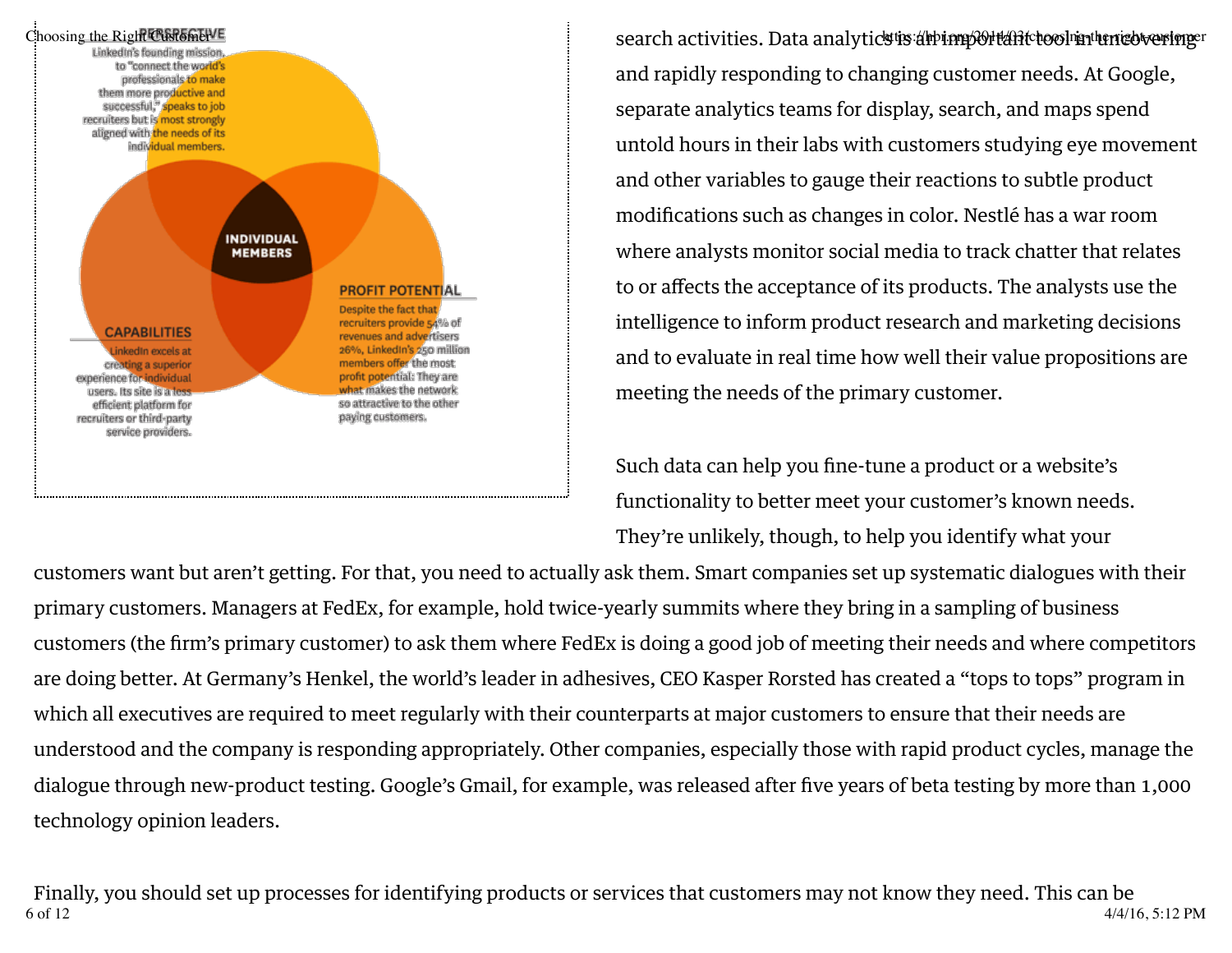<sup>C</sup>eballenginght Grobexpensive. Smart companies typically rely on ethnographic methods. At P&G, for instance, Where consumers are mer the primary customer, executives ask their managers and market researchers to spend days at a time accompanying consumers on shopping trips and sitting at the family dinner table to more fully understand the extent to which various products meet consumer needs. CEO A.G. Lafley recounts in his book *The Game Changer* how the experiences of P&G executives living with lowermiddle-class families in Mexico City produced Downy Single Rinse, a fabric softener that is simpler to use for markets where water is in short supply.

Most companies assume that their products and services meet the needs of their customers. But surprisingly few actually test this assumption. So ask yourself, What are the processes we use to make sure that we truly understand what our customers value and that we can deliver value better than our competitors do?

## Step 3: Allocate Resources to Win

As we saw with Merck and Amazon, your choice of primary customer and your understanding of what the customer values provide all the information you need to make the critically important decision of how to organize your company's resources—in other words, what kind of business model to adopt. There are five basic configurations you can choose from.

#### Low price.

If your primary customer is looking for the lowest possible price, centralized operating functions (such as merchandising and distribution) should receive the bulk of organizational resources, in order to create economies of scale and scope. Customer-facing units, such as stores or restaurants, should receive relatively few resources. This is the configuration used by Walmart.

#### Local value creation.

If your customer values products and services that are customized to local tastes, preferences, and regulations, you should organize like Nestlé. It pushes resources out to regions so that local managers can customize product offerings, while operating core functions are limited to corporate-level support activities.<br> $7 \text{ of } 12$ 7 of 12 4/4/16, 5:12 PM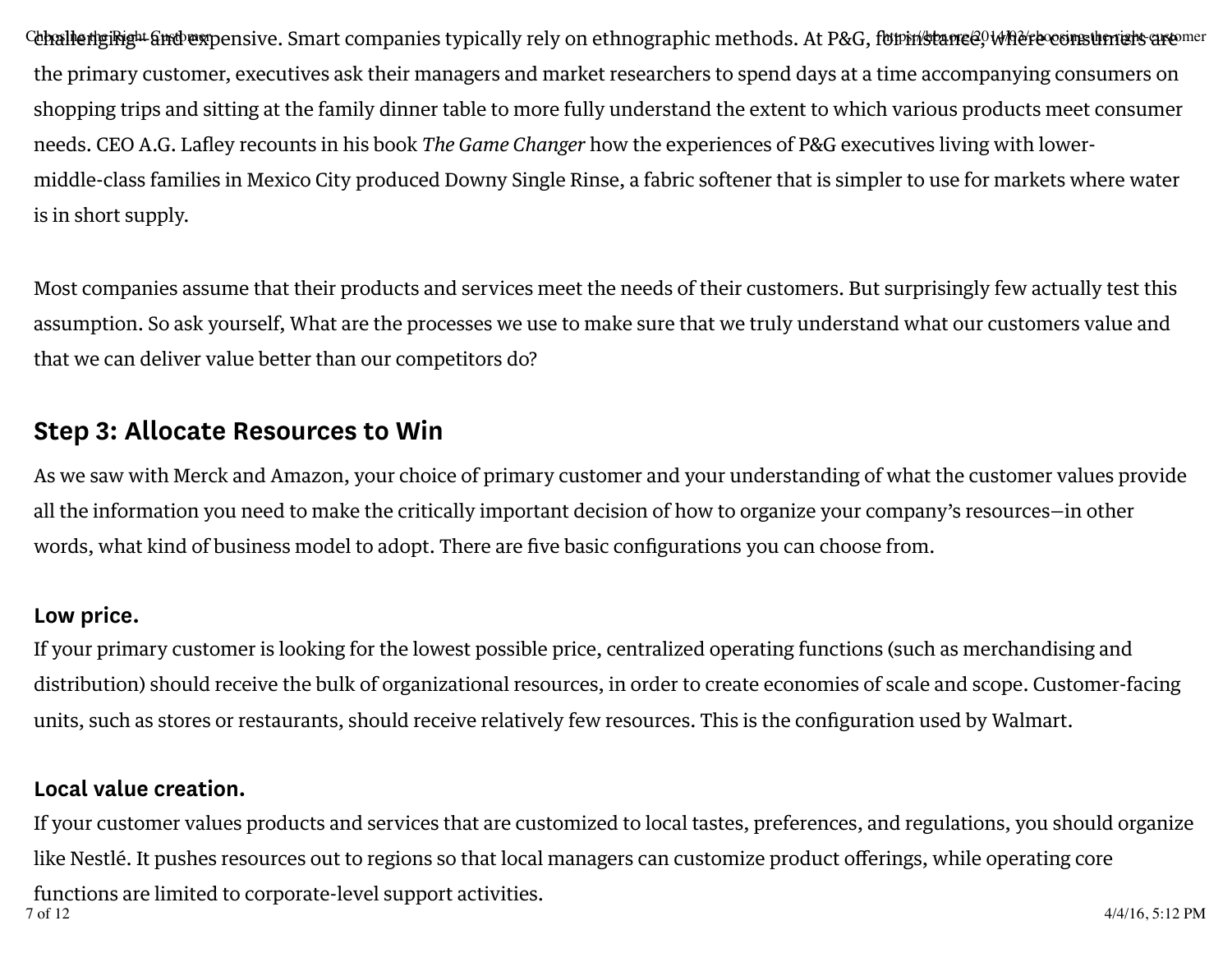#### Global standard of excellence.

If your customers are looking for the best possible technology or brand no matter where they are located, you should organize resources around global business units that are defined by product lines. This configuration allows focus and leverage in R&D, brand marketing, and distribution. Microsoft, for example, has separate business units for Windows, servers, MSN, mobile, and Xbox. Each unit has full revenue and profit responsibility and its own R&D. (Note: Microsoft has recently announced that it intends to change its structure to more of an expert knowledge organization—described below—to emulate Google.)

#### Dedicated service relationship.

If your customer is looking for an ongoing, deeply embedded service relationship, you should organize like IBM. Customer teams in industry-based "verticals" marshal and coordinate product and service delivery from centralized, product-based "horizontal" units.

#### Expert knowledge.

Finally, if your primary customer is looking for expert technical knowledge, you should follow the example of Google and Merck, where R&D sits prominently on top of product organizations that receive the lion's share of the company's attention and resources, with other functions playing a supporting role. These R&D-led product units, which may be distributed in centers around the world, have no revenue responsibility: They are focused entirely on product development and on creating breakthrough technology. All sales revenue is routed through a centralized, stand-alone sales division that is configured as a distinct function.

Of course, various permutations and combinations of these five basic configurations are possible. Many companies will want to leverage the advantages of several models at once. Some companies experiment with matrix structures that can simultaneously emphasize, say, geography and function or business unit and region. This "split the difference" approach can be appealing if, for example, you are an engineering company like ABB and your primary customer is government purchasers that demand both the best technical features (global standard of excellence) and customized content (local value creation). But it should be noted that matrix organizations are notoriously difficult to manage; all too often, a matrix structure reflects an inherent confusion about who the primary customer is rather than an effective response to the customer's needs and preferences.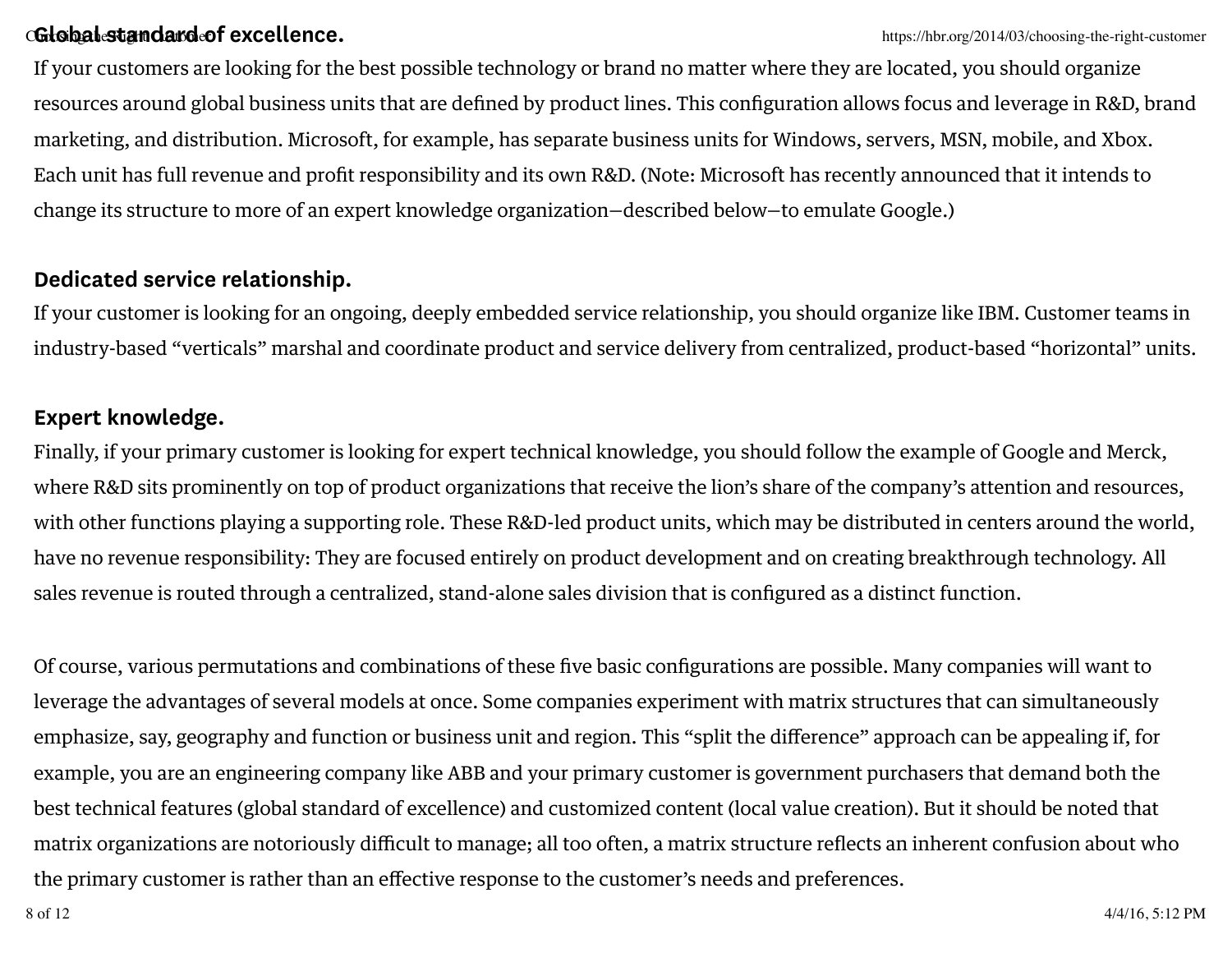CAsvargemetrahproposition, when a business finds that it has more than one primary customer, it should be split into separate unity stomer and adopt for each the configuration that best allows it to focus resources on the needs of its primary customer ("the rule of one"). At Nestlé, for example, although most of the business is structured using a local value configuration, the company's strategy differs for two of its brands: Nespresso and Mövenpick. Customers want a consistent, premium experience from those brands regardless of location. Accordingly, those businesses are managed using a global standard of excellence configuration in which resources are centralized and managed globally.

In reviewing a business model, the key question executives should ask is this: Do the choices we have made about the company's structure reflect our choice of primary customer? If the answer is no, competitors whose business models are consistent with their chosen primary customer will almost certainly be outplaying you.

## Step 4: Make the Control Process Interactive

As good as your business model may be today, it cannot and will not survive forever. Customer tastes will change, new technologies will replace old, unforeseen competitors will enter the market, and regulations and population demographics will evolve over time. That means you must constantly gather information on shifts in your competitive environment, especially those that might affect the behavior of your primary customer. You must be alert to emerging threats and opportunities that will redefine what your customer values and that customer's profit potential. If the changes are dramatic, you may need to fundamentally reorient your business model—and even, in the most radical situations, select a different primary customer.

The best way to get the information you need is to make sure that your company's control systems are interactive. Everyone in the organization should be using the same performance measures as the basis for learning and debate. Monitoring changes in customer behavior and the competitive environment, in particular, is not a function to be delegated to a special department. As a technology executive recently told me, "Companies that get it wrong are those that build departments with 'innovation' in their titles. We need to have everyone in the business innovating."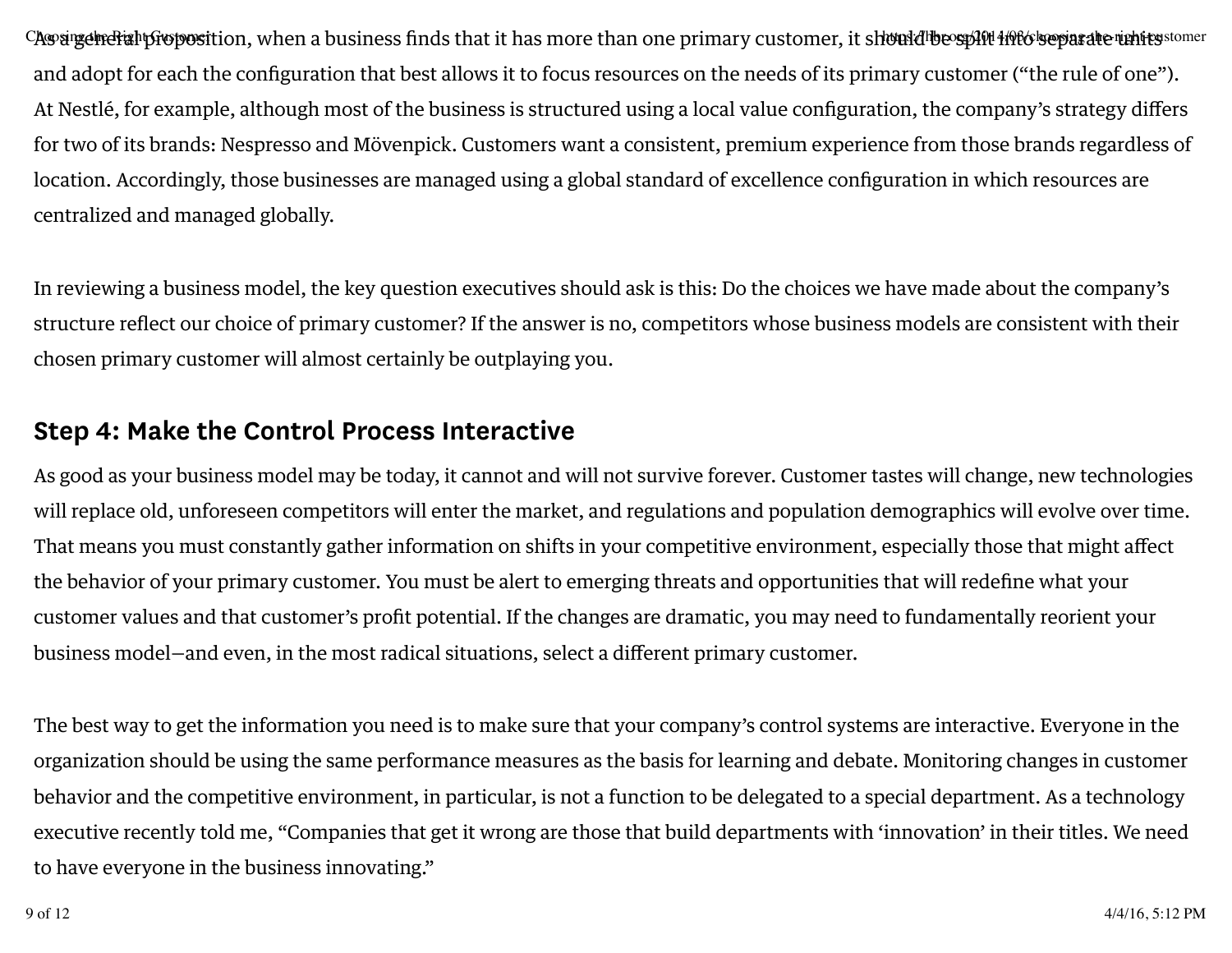CDependings on your business strategy and industry, you can choose to use any of your current managenment by Ken posing-the-right-customer interactively—your profit planning system, your brand revenue system, your orders-on-book or new deal system. At HBO, for example, executives constantly track the company's success rate in bidding for new shows from filmmakers and use that measure to prompt a discussion among managers throughout the business about changes in the competitive marketplace that could affect their strategy. Amazon's category managers use their Monday morning meetings as a forum to study data about product assortment choices, revenue growth, customer orders, and inventory turnover. Reflecting the firm's leadership principles (customer obsession; bias for action; earn trust of others; dive deep; and have backbone, disagree, and commit), these meetings are highly interactive as managers from a diverse array of functions work together to interpret the data and come up with action plans. Some of these actions may, over time, plant the seeds of a new strategy.

## Companies that hedge their bets usually find themselves looking at the taillights of their more decisive competitors.

Systems that work well interactively—like those at HBO and Amazon—share three essential characteristics: They deliver information about uncertainties that could undermine the assumptions of a current strategy and require attention from the highest levels of management; they are widely used in the organization, receiving frequent and regular attention from operating managers at all levels; and they involve face-to-face meetings that focus on emerging data, assumptions, and action plans. There is no substitute for the energy and creativity that flow from open debate when participants leave their titles at the door.

In using interactive control processes, managers should continually ask three questions: What has changed? Why? and, most important, What are we going to do about it? If you identify changes in your customers' profit potential, for instance, you might want to rethink your choice of your primary customer. Changes in tastes, regulations, technology, or competition may alter what it is that your primary customer values—resulting in a need to reallocate resources or redesign your business structure. If you have significant first-mover advantage thanks to a new technology—or if competitors are evolving and struggling to find their way—you  $_1$ may $_2$ be able to duck making a choice of primary customer, opting instead to stay fluid and focus on experimentation. But the  $_{16,\,5:12\,\mathrm{PM}}$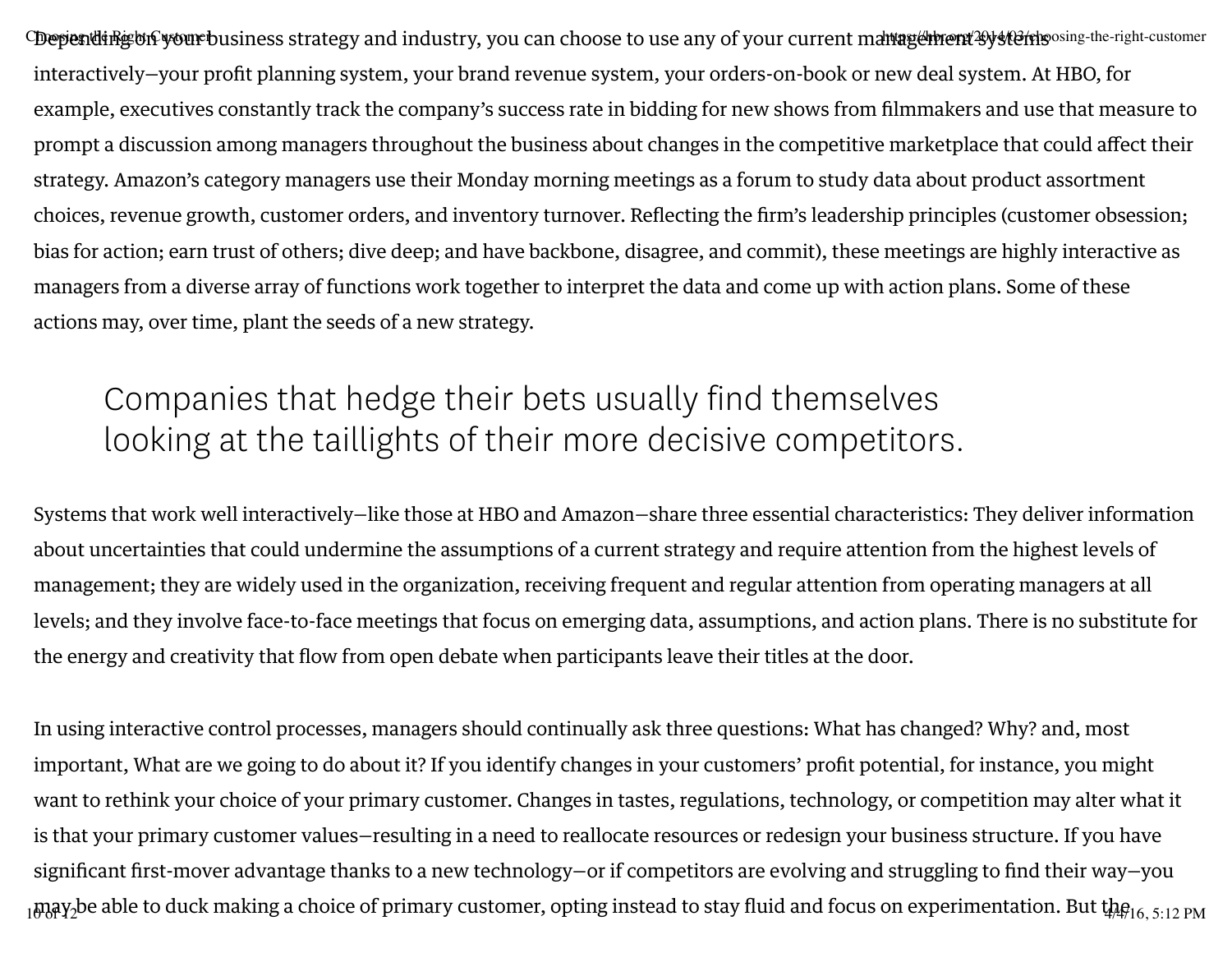Centrepte Reurfal landscape is littered with the carcasses of companies that tried to be everything to rever and  $\Omega$  Like Mahoo, they-customer muddled along until they were overtaken by crisis, often bringing in a new leader in a last-ditch effort to impose discipline and focus on a failing business. It is, I believe, ultimately less risky to be proactive and make the key strategic bet of choosing a primary customer. Companies that hedge their bets usually find themselves looking at the taillights of their more decisive and committed competitors.

A version of this article appeared in the March 2014 issue of Harvard Business Review.

Robert Simons is the Charles M. Williams Professor of Business Administration at Harvard Business School. He is the author of Seven Strategy Questions: A Simple Approach for Better Execution (Harvard Business Review Press, 2010).

#### This article is about CUSTOMERS

FOLLOW THIS TOPIC

Related Topics: STRATEGY

## Comments

Leave a Comment